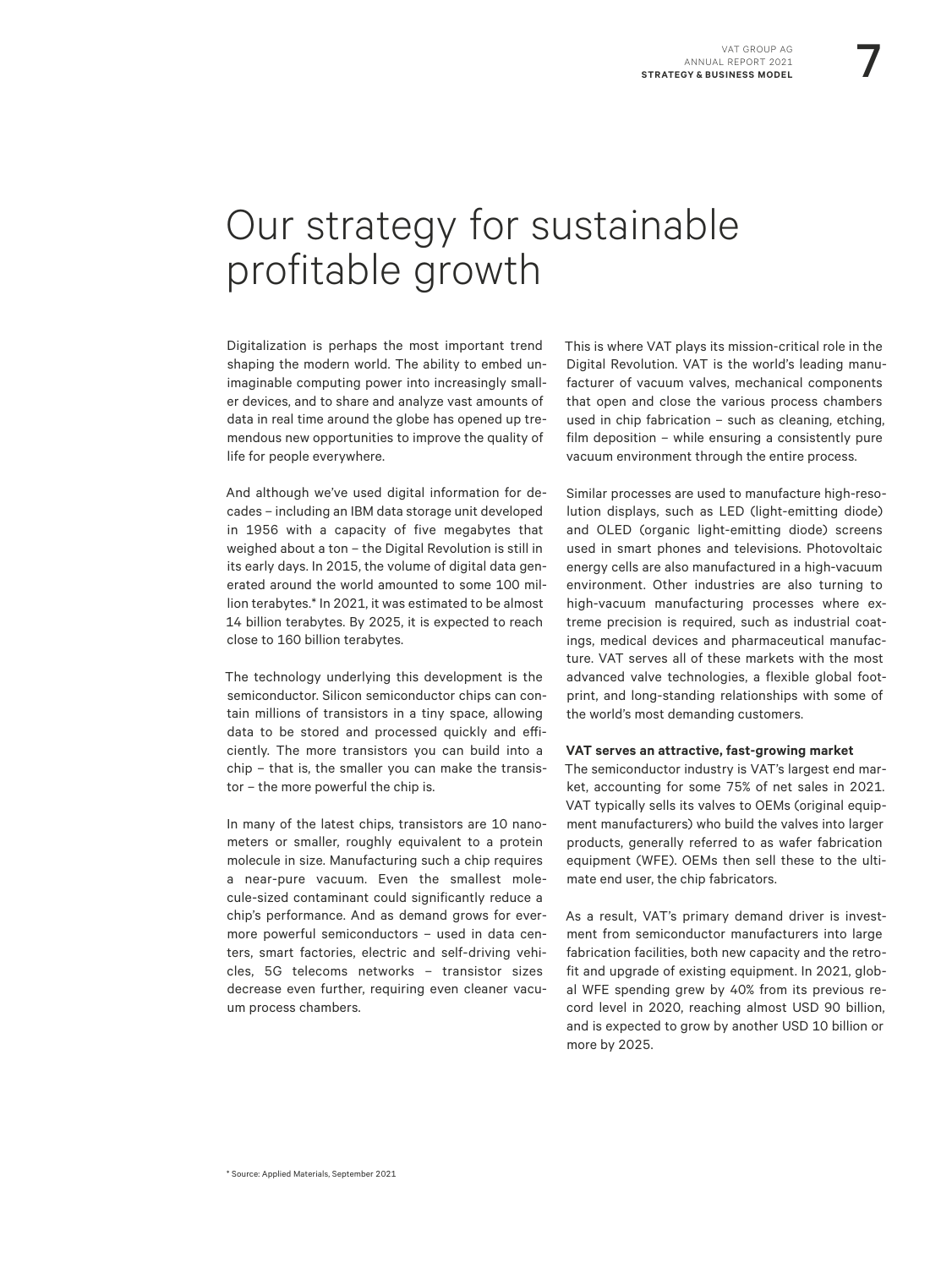VAT benefits from this in two ways. The first is simply the growing volume of semiconductors needed as chips are used in more and more devices. Increasing chip fabrication requires more vacuum valves. The second factor is the development of new chip designs that are more powerful and more energy-efficient. These newer chips typically pack more transistors into the same or a smaller space, which in turn often requires more process steps (and more valves) and higher manufacturing purity (through more advanced valve designs).

Similar trends are taking place in the displays and solar photovoltaic industries. Growth is being driven by both volume requirements as well as new technologies that significantly improve product performance, whether it's screen resolution in displays or energy-conversion efficiency in solar panels. Both require more and better vacuum valves.

VAT also supplies vacuum valve solutions to other industries, such as specialized industrial coatings that must be applied in an ultra-clean environment, or the crystal pulling process used to produce silicon wafers or substrates for the semiconductor industry. VAT valves are used in scientific equipment, such as particle accelerators and electron microscopes, and in nuclear fusion reactors, such as the ITER magnetic fusion device being developed in a 35-country, multidecade collaboration.

Like many capital-intensive industries, semiconductor, display and solar panel manufacturing has historically tended to be cyclical. Very large investments were made in new capacity, which was then absorbed over several years before a new cycle of investment begins. While this remains true today, cyclicality has decreased in recent years as the market for semiconductors and the use of high-vacuum manufacturing processes has diversified from its roots in the computing industry into other areas, such as mobile devices, aerospace and automotive, coatings, medical applications, and others. In addition, as the installed base of vacuum equipment has grown, so too has the need for service, retrofits and upgrades, a low-capital business which provides a more reliable stream of revenues.

Geographically, many of VAT's largest customers in the semiconductor, display and solar industries have their major production centers in Asia, although Europe and the US remain key locations, especially for chip technologies such as extreme ultraviolet lithography (EUV). Being close to customers, especially in times of rapid market and technology changes, is becoming increasingly important to maintain and build technology leadership, customer relationships and market share.

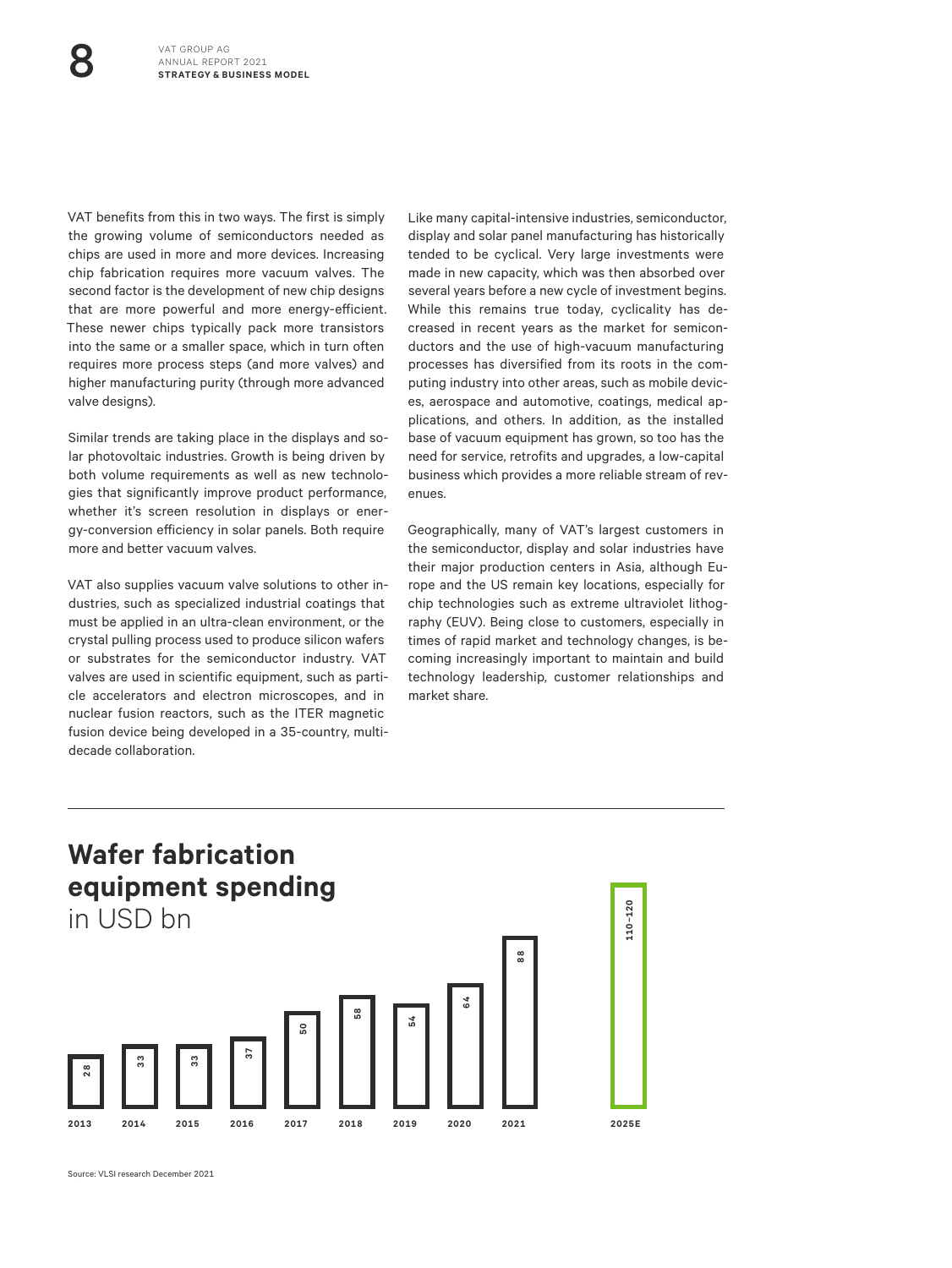## **Sales Breakdown by Market Segment 2021** in %



**SALES ARE SEMICONDUCTOR RELATED**

**Regional Sales Breakdown 2021** in %



**53 ASIA 34 AMERICAS 13 EMEA**

**VAT's set-up optimizes its competitive advantages** VAT is clearly and simply organized so that its businesses are positioned to best meet the needs of its customers and to gain the greatest benefit from their competitive advantages.

The company has two segments. The Valves segment is focused on VAT's core vacuum valves technology and consists of three business units aligned with its biggest markets: Semiconductors, Display & Solar, and Advanced Industrials. The second segment, Global Service, supplies a growing range of service products and solutions to help customers improve their competitiveness through increased productivity and uptime.

VAT is headquartered in Haag, Switzerland, close to where it was founded in 1965. This remains the company's primary production facility and the site of most of its research and development activities, along with the industry's only particle measurement lab, in the US. In 2012, VAT built a second manufacturing plant in Penang, Malaysia, to support its growing customer base in Asia. In 2021, the plant accounted for sales of about CHF 170 million, 70% higher than the previous year. With the announcement in December 2021 of a further expansion of capacity in Malaysia, the company expects the plant to eventually take over the major share of total global valve production.

This global footprint has enabled a step change in VAT's ability to collaborate closely with customers to develop precisely the solutions they need and to deliver them faster. It has also increased operational flexibility, allowing the company to quickly shift production and supply to meet these changing needs and to optimize productivity and cost. And by diversifying the talent pool, this expansion fosters innovation, broadens the company's base of expertise and offers people new opportunities to grow, both personally and professionally, making VAT a more attractive employer.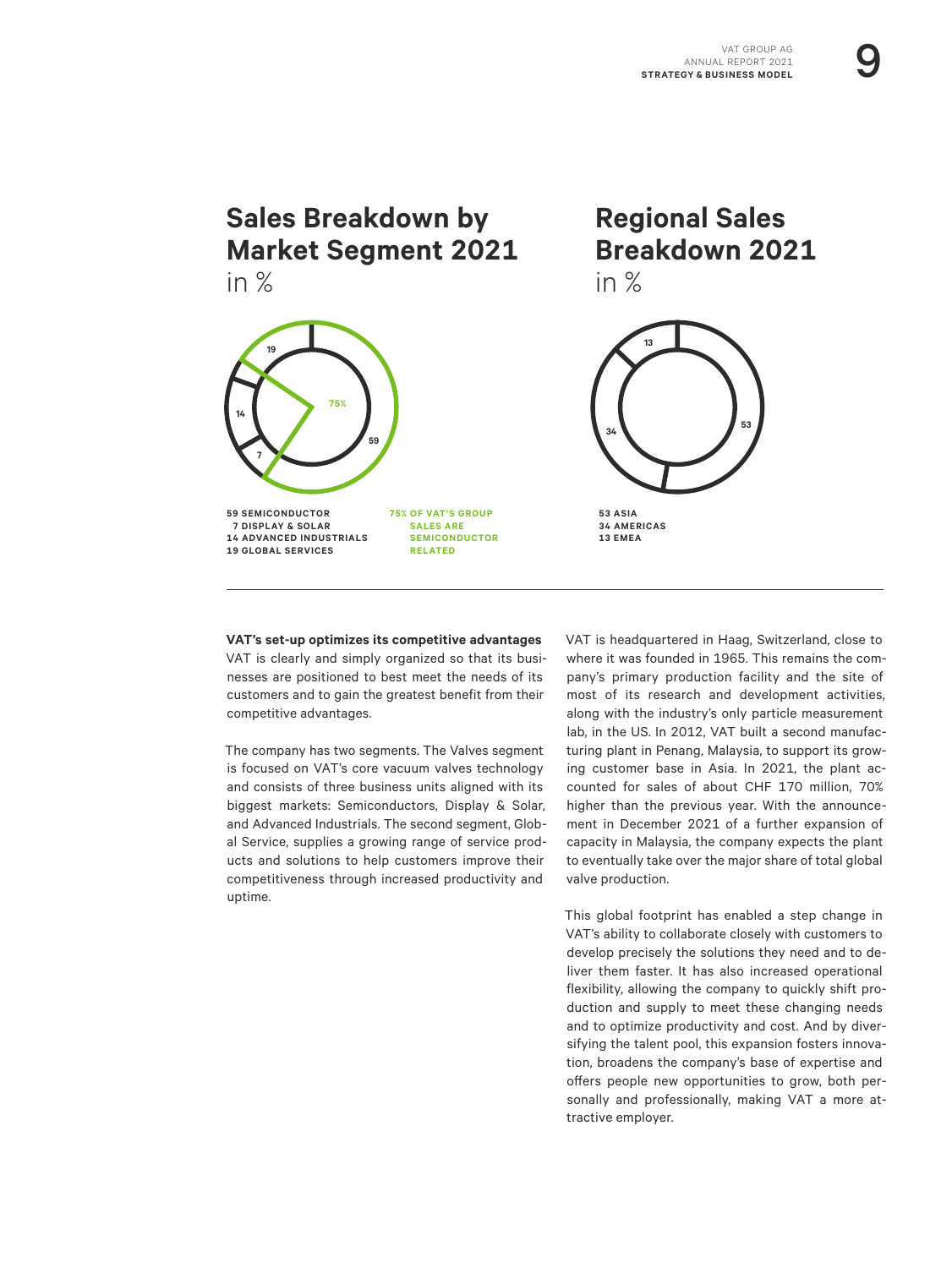## **VAT's market share in the high-end semiconductor market\***

in %



#### **Innovation is a key differentiator**

In the technologically demanding markets that VAT serves, the ability to innovate quickly in close collaboration with customers is a key competitive advantage. VAT has a long history of investment in R&D, typically spending about 5% of revenues on technology innovation every year. This is roughly equal to the total annual revenues of its closest competitor. In December of 2021, VAT took another step to secure its technology leadership with the announcement of a CHF 40-million investment in a new innovation center at its head office location in Switzerland. The center will bring all of the company's Switzerland-based R&D staff under a single roof to enhance product development and improve collaboration with VAT's USbased particle lab and its growing engineering capabilities in Malaysia.

The company assesses the return on this investment partly through the number of specification wins, agreements with customers on new product designs to address specific customer requirements for upcoming generations of new equipment. Spec wins translate into revenues as the customer rolls out its new equipment for the semiconductor, display and solar markets. VAT achieved more than 110 spec wins in 2021, a new record. The company also places a high priority on intellectual property protection and currently owns more than 400 active patents worldwide, more than all of its competitors combined.

Based on this combination of technology leadership, deep customer relationships, global production and service footprint and highly-qualified and engaged people, VAT has been able to steadily outgrow the overall market on a regular basis. The more technologically challenging the market, the greater VAT's market share.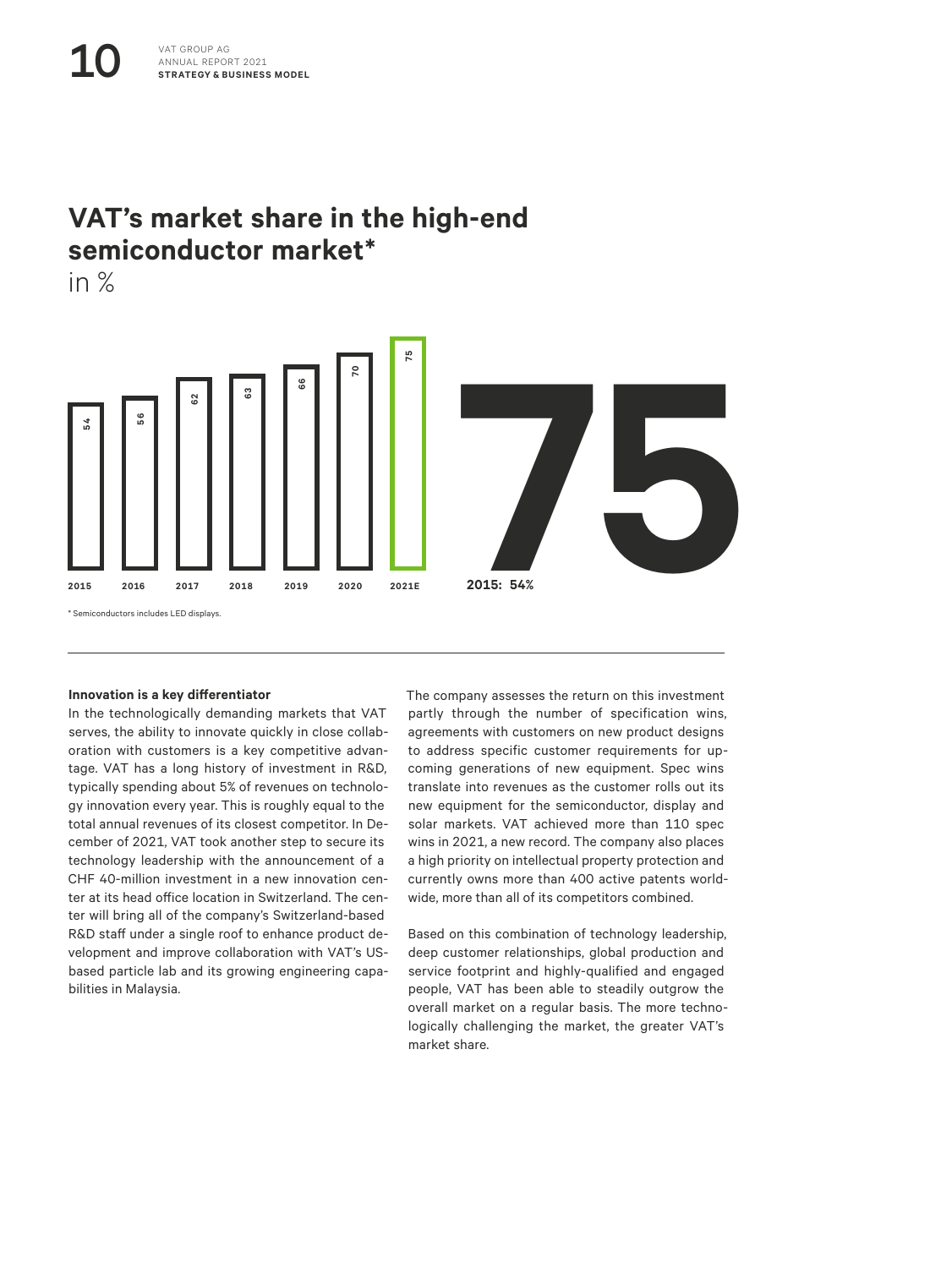#### **Profitable growth strategy to 2025**

VAT aims to continue this strong performance and capture the many growth opportunities emerging from global digitalization megatrends, and is implementing a simple and clear strategy to achieve this goal.

The first element is to continue to gain market share in its core valves business. Success in this area depends to a large extent on continuing to build its technology lead as the size of semiconductor nodes continues to shrink and chip architectures become more complex. These developments require more process steps and higher process purity. VAT technology that reduces the release of particles during valve opening and closing, for example, gives the company a significant advantage in this rapidly growing market.

Another focus is to grow VAT's service business. Our growth over the years has created an installed base of more than a million valves around the world. Maintaining their operation at peak performance is vital for semi manufacturers to maximize yield, uptime and productivity. To address these needs, VAT is developing new service products, such as customized upgrades and retrofits that can be easily installed with minimal production disruptions. The company is improving its service delivery footprint with upgraded service centers close to key customers.

A third lever for driving growth is to expand into profitable adjacent markets that build on VAT's existing technology strengths. These include specialized valve modules that can be integrated into process chambers to provide additional functionality. Motion components, such as lifters and positioners, represent another attractive adjacency along the wafer path.

Finally, making valves and related components smarter by integrating sensors, analytics and device-to-device communications and control systems will allow future valve systems to be self-monitoring, self-tuning, self-learning and self-maintaining. This will contribute to lower customer operating costs and significant productivity improvements.

#### **Securing both growth and profitability**

To ensure that VAT's growth remains profitable, the company will continue to focus on operational performance in three primary areas.

The first is to become more cost competitive by taking full advantage of the company's flexible global footprint. This means, for example, developing suppliers in best-cost countries who can reliably meet VAT's global quality and manufacturing requirements. VAT also aims to keep investing in manufacturing and engineering resources that are close to its customers. This allows the company to respond faster and more cost-effectively to changing customer needs. The recently announced CHF 70 million expansion of production in Malaysia is an important step in this strategy. This investment is expected to more than double VAT's output from Malaysia to over CHF 1 billion once the plant is running at full capacity.

### **Four strategic priorities**







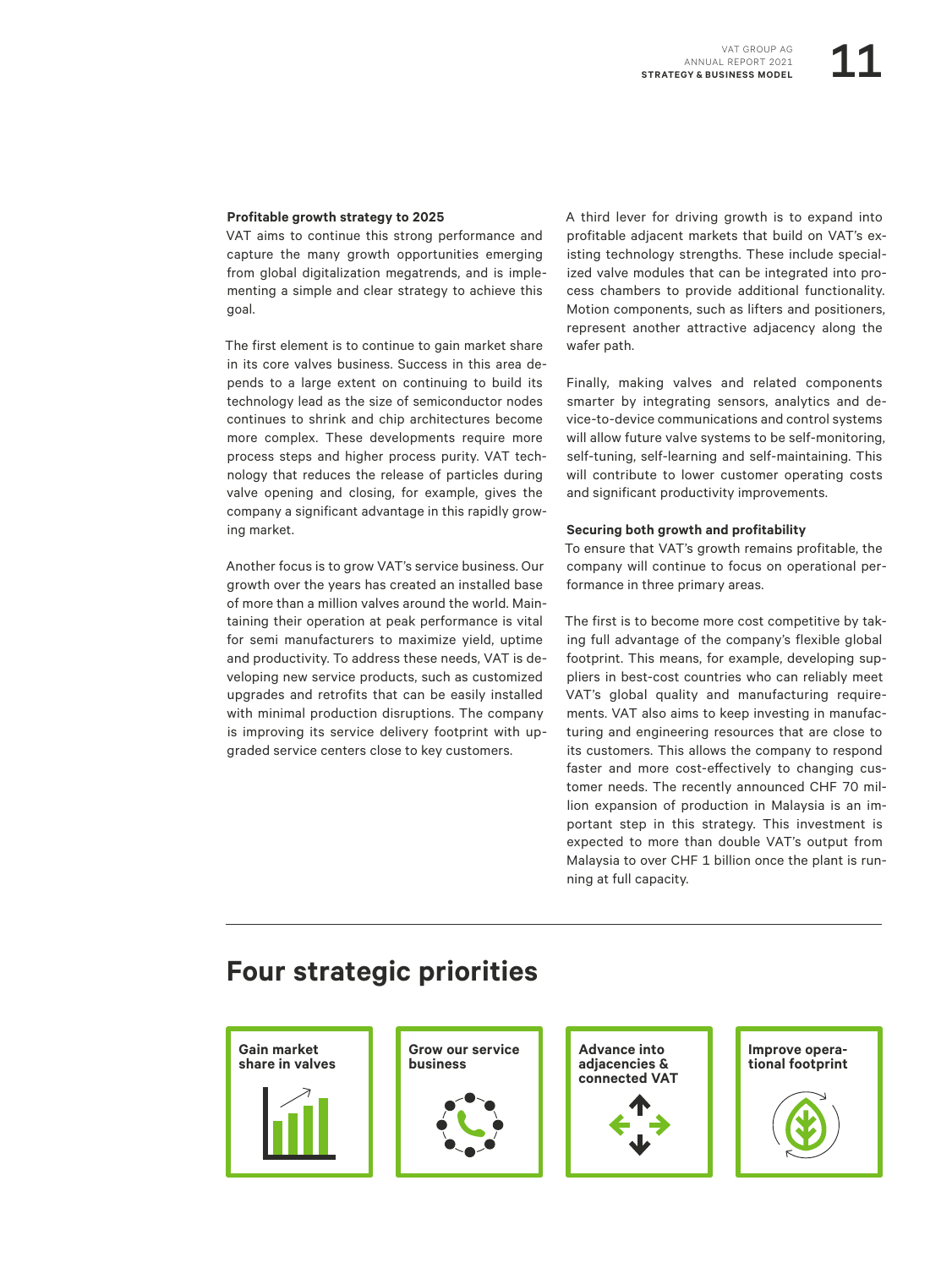Another lever is to create seamlessly integrated business processes across the entire value chain. This drives faster time-to-market and lower operational costs while freeing up employees to focus on delivering more value to customers – more innovation, greater reliability, higher product and service quality.

The third element in VAT's operational strategy is ultimately to create a robust and high-performance organization that can adapt faster than the competition to changing market circumstances. This will be a company that has developed flexible and resilient supply chains, that uses innovative and differentiating manufacturing processes, and that can attract and retain highly-trained and motivated people across all of its markets.

#### **New mid-term targets**

VAT believes that its market and technology leadership, its flexible global footprint, and its steadily improving operational performance give it significant competitive advantages that will allow it to continue to outgrow the market while sustaining attractive profitability.

Based on this ambition, the company regularly publishes a set of short- and medium-term financial targets against which its performance can be measured. Since the last set of mid-term targets (2020–25) was announced in December of 2020, market conditions have changed significantly. WFE in 2021 alone amounted to some USD 90 billion, already well above the level of USD 80 billion originally expected for 2025. Leading market research firms now expect 2025 WFE to reach USD 110-120 billion, about 45% above the December 2020 forecast.

As a result of these changes, VAT has revised its mid-term targets for the period 2020–2025.

The key changes from a sales and profitability perspective are that the company now expects net sales in 2025 of approximately CHF 1.5 billion, an increase of 36% compared with the previous target of CHF 1.1 billion. Also, the EBITDA margin target has increased to 32–37% of net sales, up from 30–35%.

VAT also understands that financial and economic targets are not the only way to measure success and value creation. We have many stakeholders with diverse perspectives on what constitutes value. These include our obligations to the communities in which we operate, a commitment to reduce our impact on the environment, and the creation of a welcoming and motivating work environment for all our employees.

We believe that these values are mutually reinforcing. VAT will not be able to achieve its business goals unless it also meets its social and environmental responsibilities. Environmental stewardship is not only directly linked to production efficiency and costs, but is also a prerequisite for attracting and retaining the best people. Similarly, creating an inclusive and motivating workplace sets the foundation for high employee performance, especially in fast-changing markets. VAT is committed to continuous improvement in this important area.